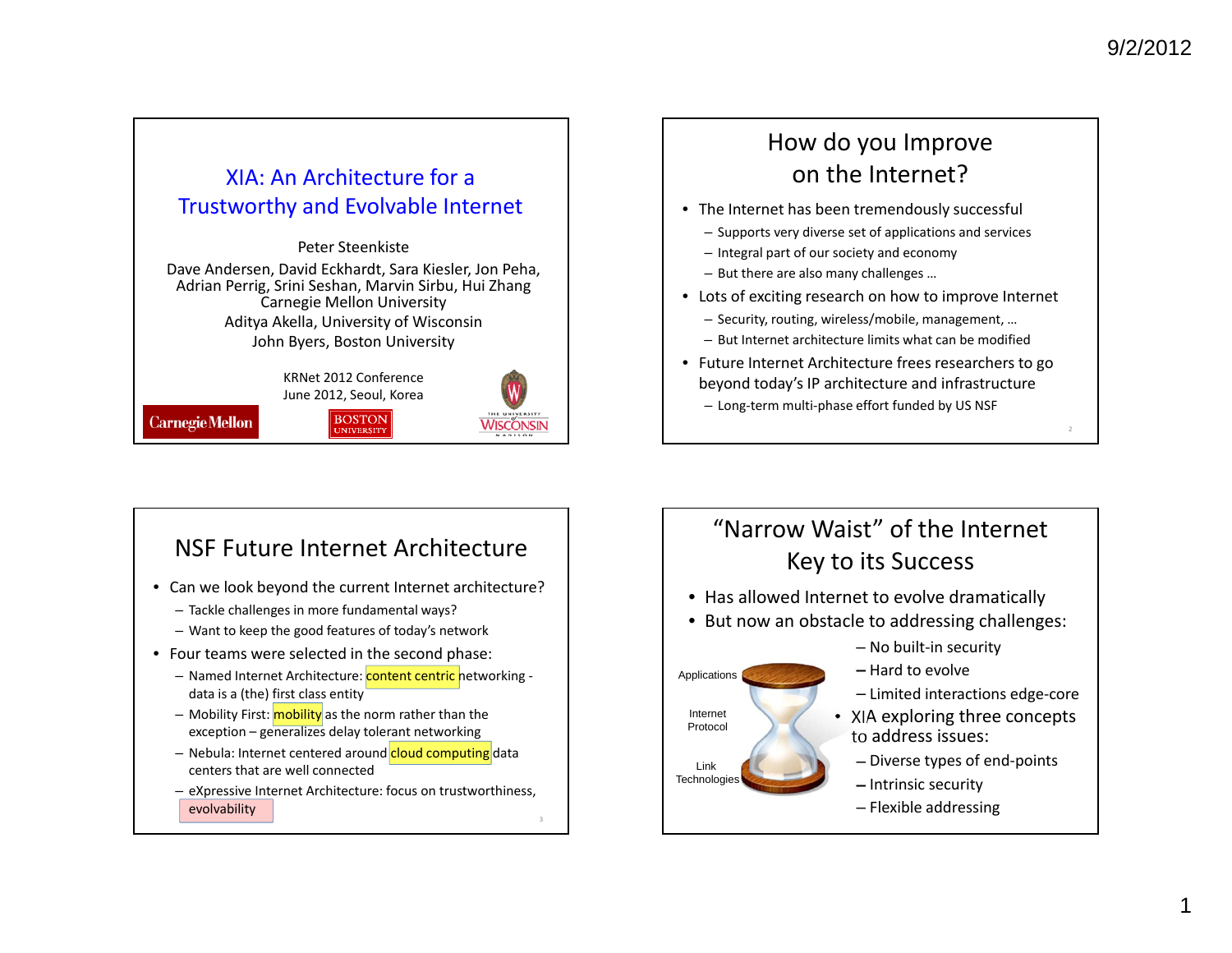

- Background
- XIA principles
- XIA architecture
- Building XIA
- Conclusion





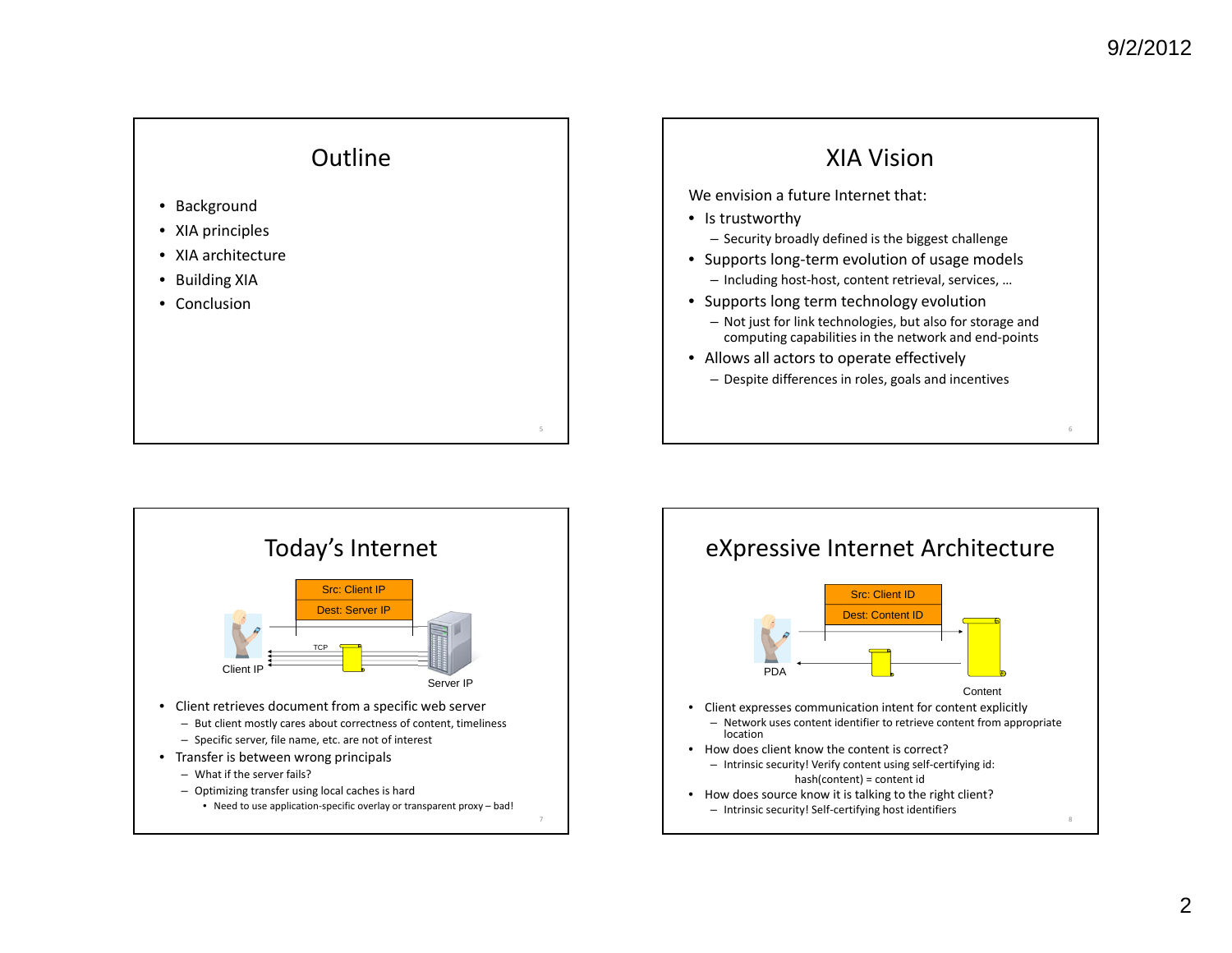



#### XIA: <u>eXpressive</u> Internet Architecture

- Each communication operation expresses the intent of the operation
	- Also: explicit trust management, APIs among actors
- XIA is <sup>a</sup> single inter‐network in which all principals are connected
	- Not <sup>a</sup> collection of architectures implemented through, e.g., virtualization or overlays
	- Not based on <sup>a</sup> "preferred" principal (host or content), that has to support all communication

11

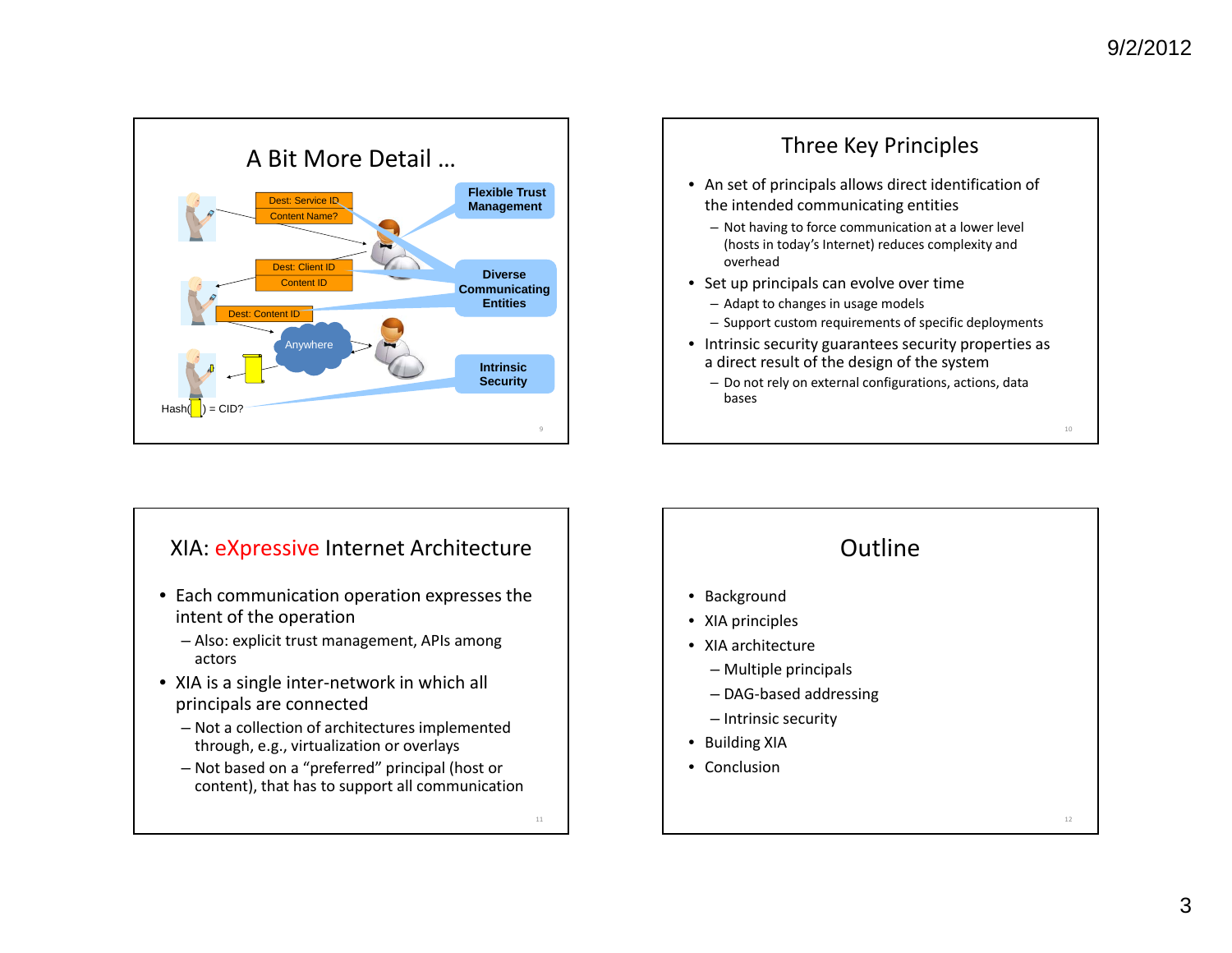

### What Do We Mean by Evolvability?

- Narrow waist of the Internet has allowed the network to evolve significantly
- But need to evolve the waist as well! – Can make the waist smarter



# Multiple Principal Types

- Associated with different forwarding semantics – Support heterogeneity in usage and deployment models
- Hosts XIDs support host‐based communication similar to IP – *who?*
- Service XIDs allow the network to route to possibly replicated services – *what does it do?*
	- LAN services access, WAN replication, …
- Content XIDs allow network to retrieve content from"anywhere" – *what is it?*

15

- Opportunistic caches, CDNs, …
- Autonomous domains allow scoping, hierarchy

Multiple Principal Types 16**Service** SID CIDHost HID SID CIDContent CIDContent CID**Content** CID**Content** CID**Content** CIDContent CIDContentCIDService SIDChoice involves tradeoffs:• Control• Efficiency • Privacy• Trust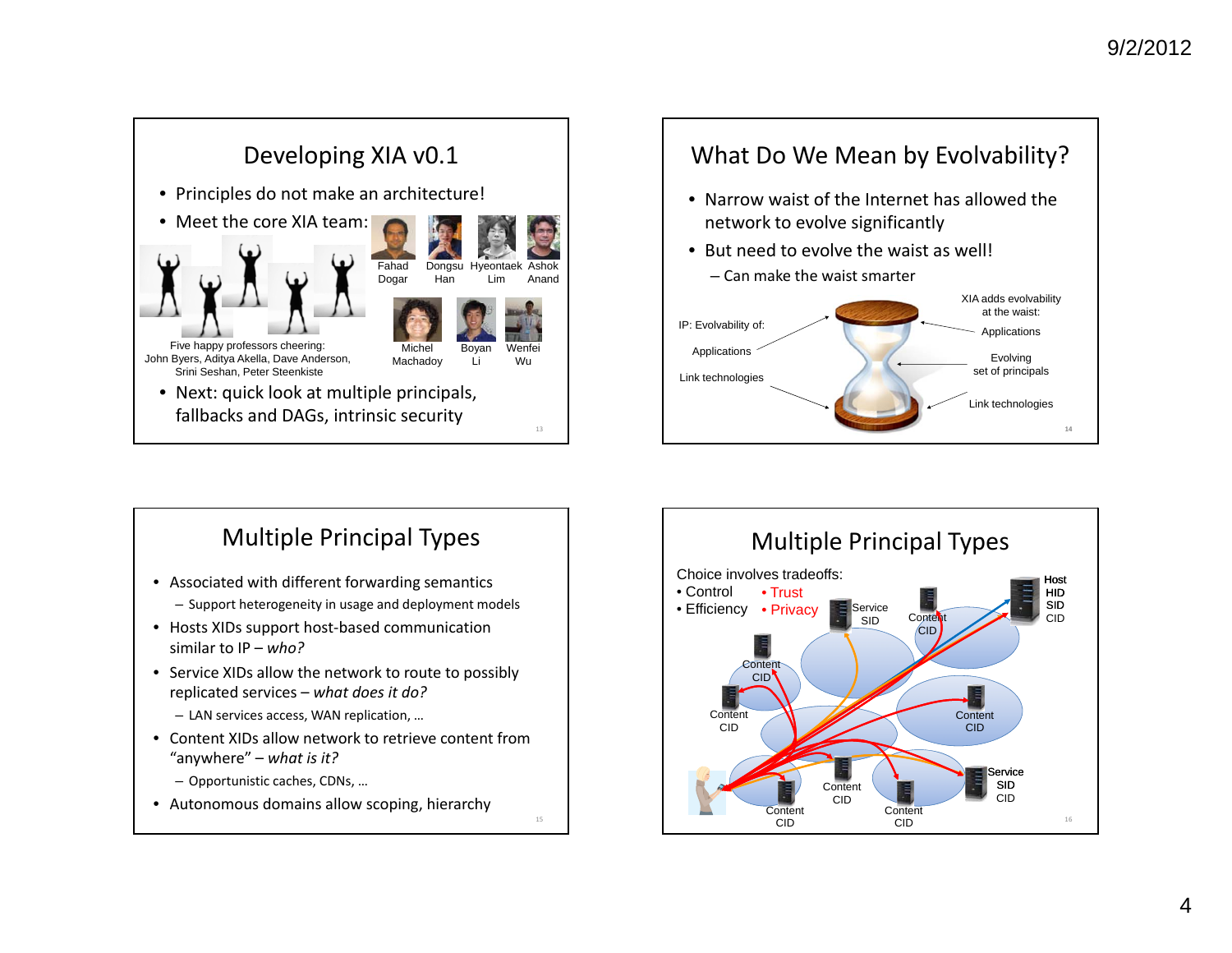## Supporting Evolvability

- Introduction of <sup>a</sup> new principal type will be incremental – no "flag day"!
	- Not all routers and ISPs will provide support from day one
- Creates chicken and egg problem ‐ what comes first: network support or use in applications
- Solution is to provide an *intent* and *fallback* address
	- Intent address allows in‐ network optimizations based on user intent





### Addressing Requirements

- Fallback: intent that may not be globally understood must include <sup>a</sup> backwards compatible address
	- Incremental introduction of new XID types
- Scoping: support reachability for non‐globally routable XID types or XIDs
	- Needed for scalability
	- Generalize scoping based on network identifiers
	- But we do not want to give up leveraging intent
- Iterative refinement: give each XID in the hierarchy option of using intent



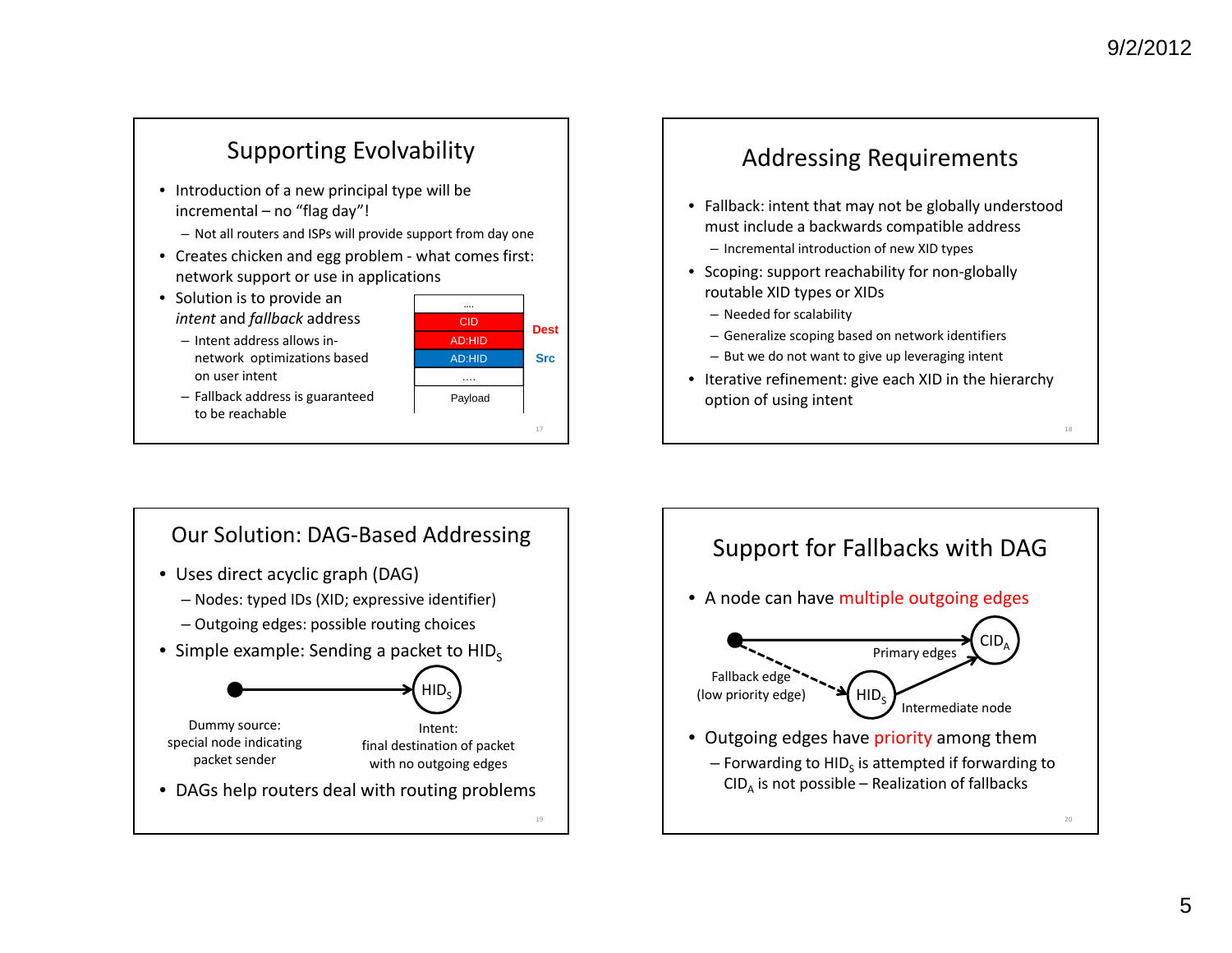





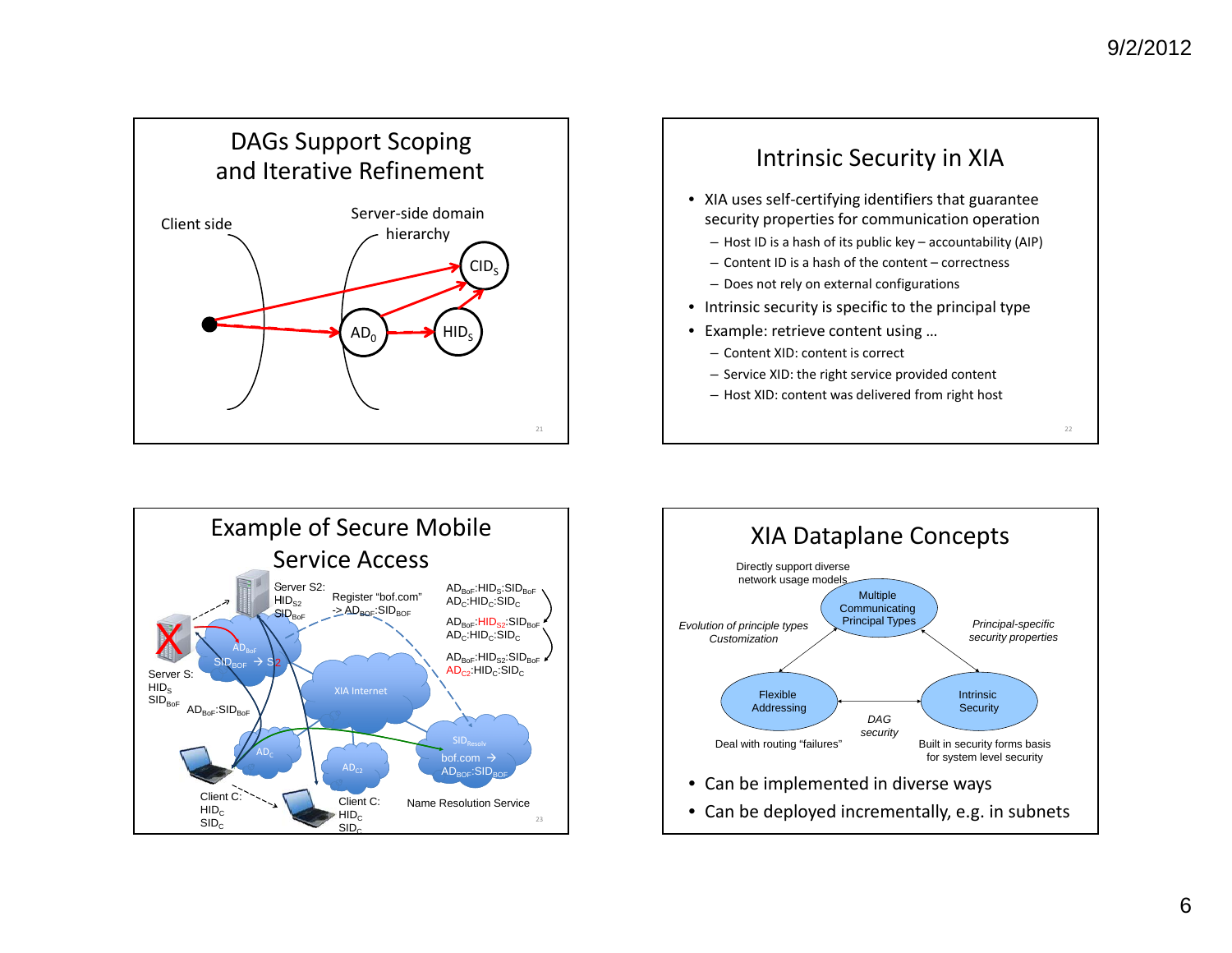





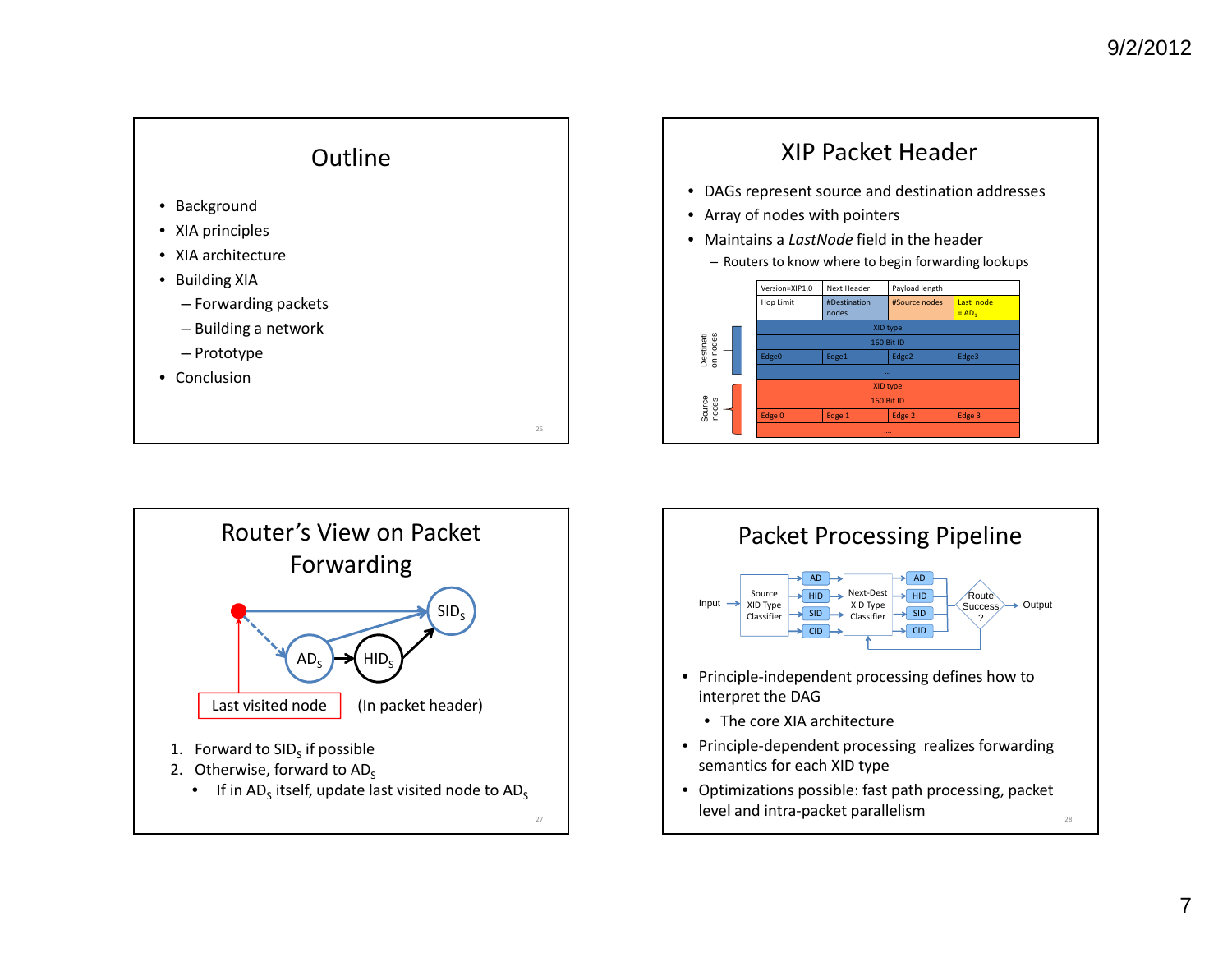### Evaluation Setup

- Use packet generator to evaluate throughput
- Software:
	- PacketShader I/O Engine
	- Click modular router multithreaded(12 threads)
- Hardware:
	- 10Gbit NIC : 4 ports (multi‐queue support)
	- 2x 6 Core Intel Xeon @ 2.26GHz
- Optimizations apply: fast path processing, packet level and intra‐packet parallelism





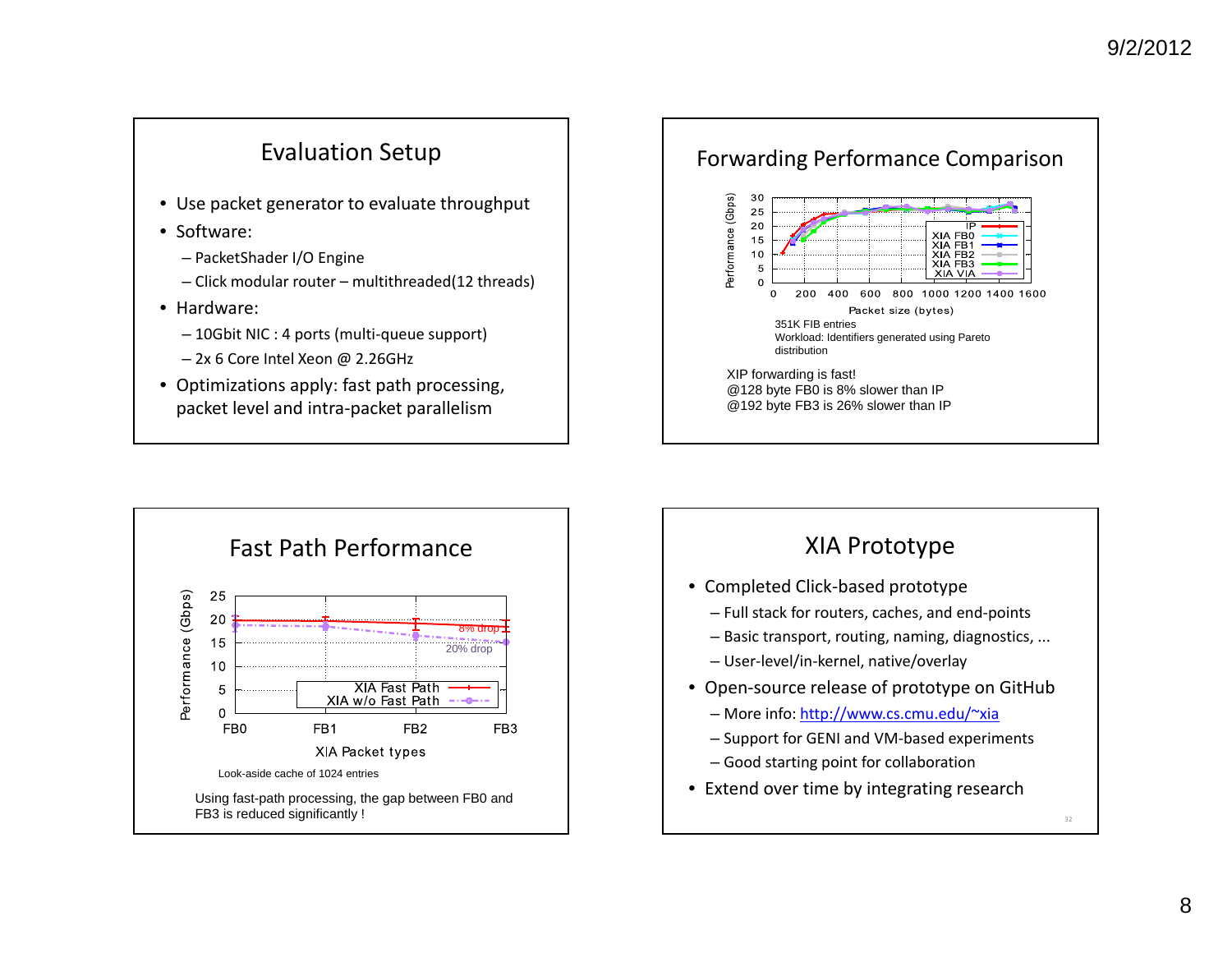

### A Broad Research Agenda

- Applications and services
	- Web, CDNs, video delivery, teleconferencing, games, mobility services, …
	- Key to evaluating and improving the architecture
- Protocols and network infrastructure
	- Security, transport protocols, naming, mobility, routing, service deployment, principal types, ..
- Targeted deployments
	- Use XIA to optimize unique networks, e.g. wireless access, Scada, sensors, "ad hoc", data center, …

35

Network ‐Network User ‐Network Ongoing XIA Research eXpressive Internet Protocol Support ContentSupport ServicesSupport …Applications UsersServic<mark>é</mark>s Intrinsic<mark>Security</mark> Trustworthy Network Operation



36